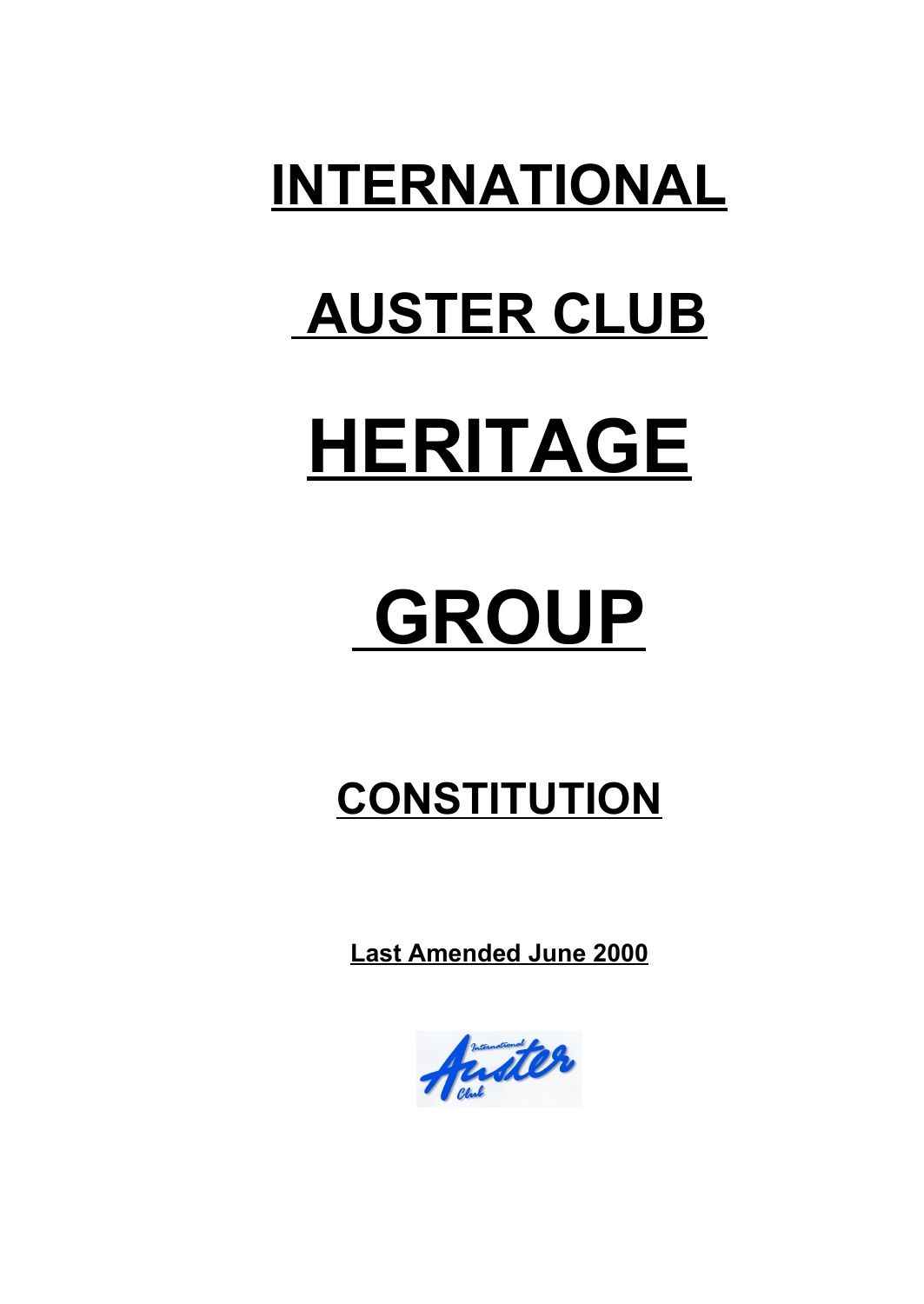#### **INTERNATIONAL AUSTER CLUB HERITAGE GROUP CONSTITUTION**

#### **1 NAME:**

#### **INTERNATIONAL AUSTER CLUB HERITAGE GROUP**

#### **2. INTRODUCTION**

The aim of the group is to provide Leicestershire based focus group for preservation and recording of the history of the Auster Aircraft. The group will be linked to the International Auster Club. The intention is to provide support for the club by virtue of historical support and being a focus for local activities.

It is appropriate that the emphasis of this group is historical as the development and manufacture of the Auster was undertaken in the county. It is an accepted fact that Auster aircraft made an important contribution, resultant on the efforts of local people, to:

- Light Aviation design and technical innovation,
- The local and national economy,
- WW2 war effort
- Post war export markets,
- Private aviation development
- Defence policy and military strategy 1940 to 1970.

#### **3 AIMS, OBJECTIVES AND ACTIVITIES**

- 1 To support the International Auster Club both nationally and locally with a view to maintaining and securing an historical archive and collection.
- 2 To be responsible for the organisation of events locally and to liase with the IAC on associated matters.
- 3 To raise awareness by means of marketing and publicising the Austers contribution to the UK's aviation heritage.
- 5 To develop a number of projects to support the aims of the main club, but to also organise autonomous events that have a particular flavour associated with Leicestershire.
- 6 To attempt to obtain funding to support these projects.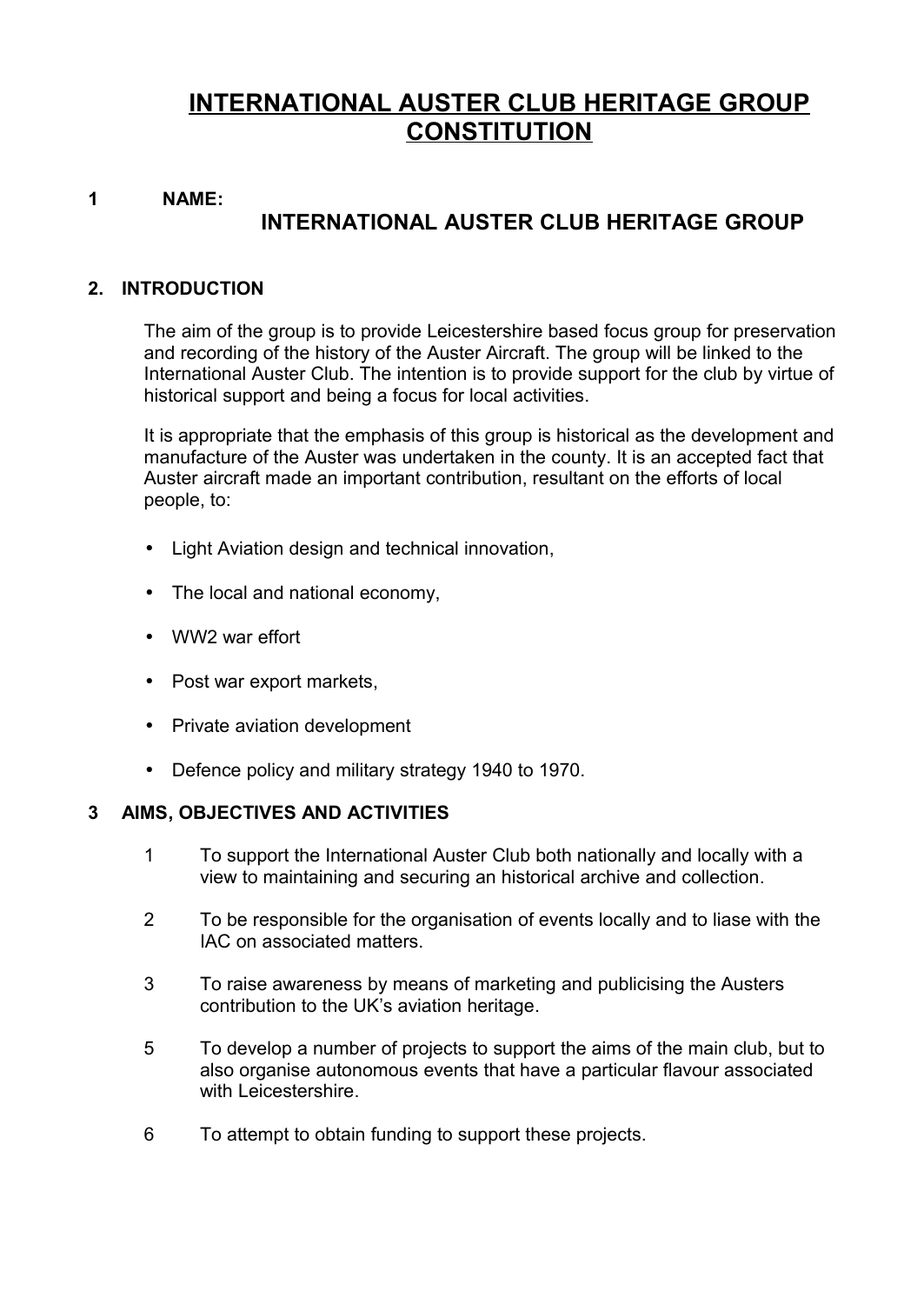- 4 To publish a local newsletter and to provide material for publication in the club quarterly magazine.
- 5 To provide a local focus for the development of material particularly associated with Rearsby and its environs.
- 6 To provide a local contact point for ex employees and other interested parties.
- 7 Arrange events during the winter months to promote local interest.
- 8 To act as a focal point for the Leicestershire Museums, Arts and Records Service on matters concerning Auster Aircraft, its records and artefacts.
- 9 Provide support and new material associated with the Auster Company, its aircraft and its people for access, record, safekeeping and display.

#### Profile of suggested Activities

The activities that could be undertaken by the group are listed below:

- 1 The group will Support the main club by arranging complimentary activities. These will include historical, flying and social events. The activities will be arranged to compliment the existing IAC programme and to provide additional local interest activities.
- 2 The group will support the activities of the Museum Service where appropriate and to help renovate and maintain the exiting collection of Auster artefacts. In addition will aim to help extend that range of exhibits where appropriate.
- 3 The group will bring together parties interested in the Auster to allow the exchanging of information and the recording of historical facts.
- 4 To undertake an oral history project, targeting ex-employees and persons associated with the Company and its products. These may be Pilots, ex employees, maintenance crew, simply passengers or local people with particular memories.
- 5 To publish information both historical and technical.
- 6 Attempt to obtain financial and commercial support for the activities of the Group. This will involve an application for lottery funding by way of the "Awards for All" scheme
- 7 The group would organise local lectures for the general public on topics, which would be of interest to the club its members and aimed at raising the interest in the Auster locally.
- 8 The development of an Auster Heritage Web-site (Auster.org.uk). Thus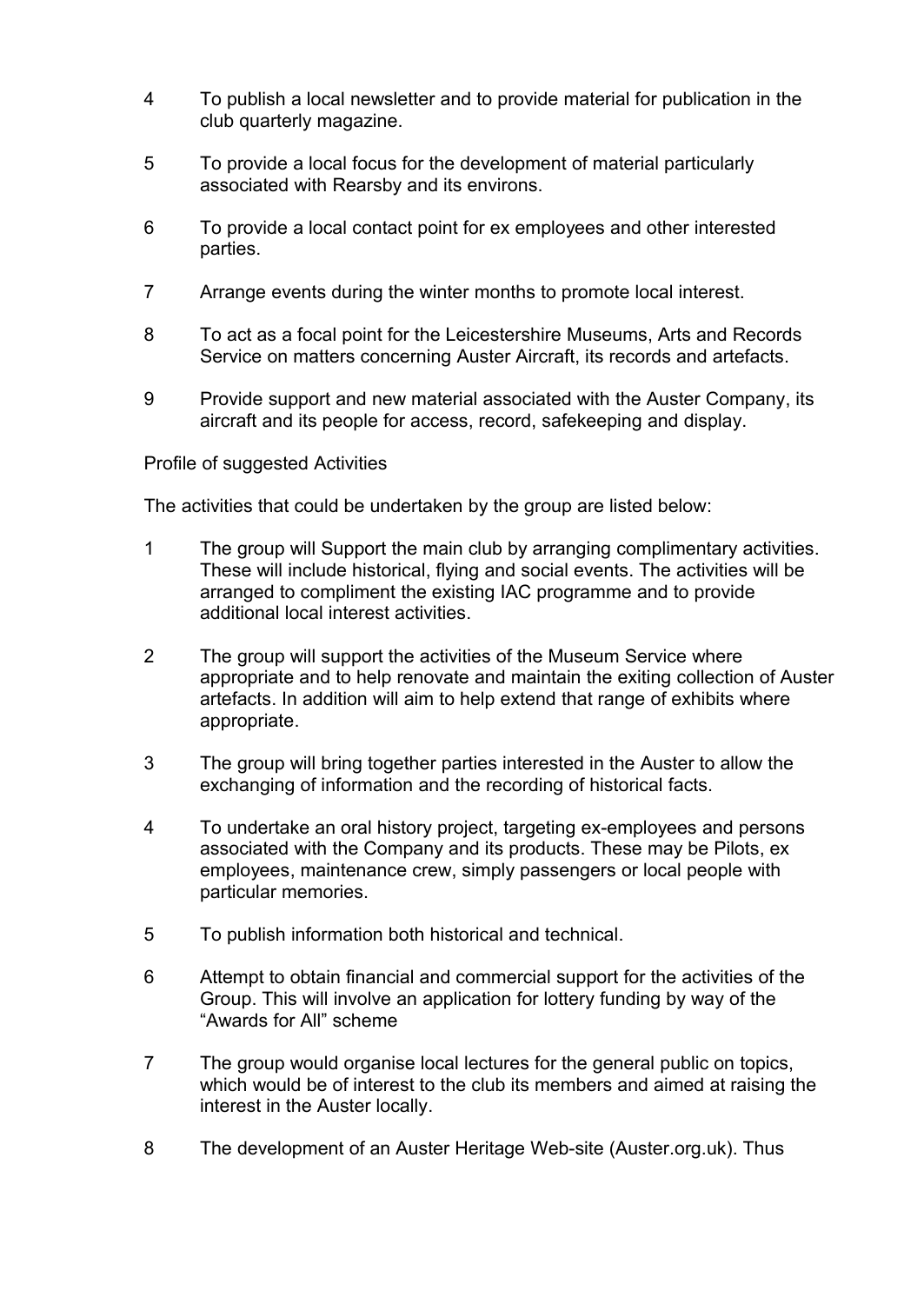making the dissemination of material simpler, nationally and internationally. This would be in collaboration with the Main IAC site (Austerclub.com).

- 9 It is the aim of the group to develop a number of publications that will promote the club, support the local group and provide items, which can be sold in the Museum shops where Austers are on display.
- 10 Recent research has revealed that Photographic records of the company are available from a number of sources. These are in the hands of a number of individuals and organisations. It would be the aim of the group to provide a repository in conjunction with the Museums Records Service, to amalgamate a complete archive of the material available and publish it where appropriate.
- 11 In addition the Museum holds the stock of technical drawings on loan for the civil Austers. This is safe and currently being catalogued. In the longer term these drawings will need to be converted to a more stable medium i.e. CD-ROM. The group will take an active part in this activity dependent on funding availability

#### **4. MEMBERSHIP**

- a) Application for membership is open to all persons subject to acceptance by the management committee.
- b) Application will be made by filling in a current membership form and payment of any membership fee applicable at that time.
- c) Applications will be considered at the next management committee meeting. Acceptance of an application is at the management committee's discretion and their decision is final.
- d) On acceptance, membership commences from the date of application and is renewable on an annual basis.
- e) The number of members is unlimited.

#### **5. MEMBERSHIP RIGHTS**

The following apply only to members aged eighteen plus:

- a) To receive notice of all General Meetings.
- b) To attend and vote at all General Meetings.
- c) To stand for election to the management committee.
- d) To submit resolutions to General Meetings.

#### **6. MEMBERSHIP ARREARS**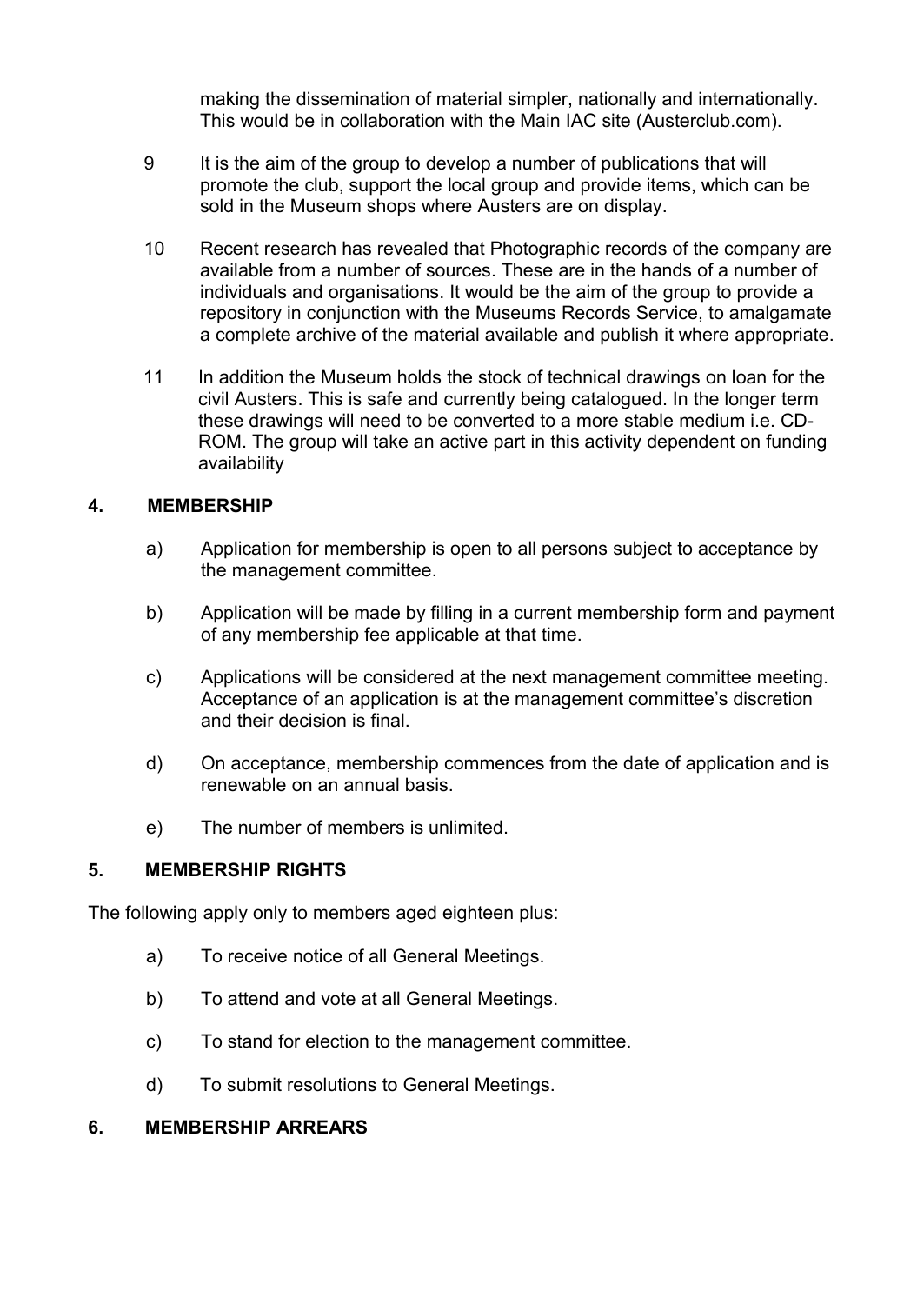- a) A member who falls into arrears by more that (30) days shall lose their entitlement to rights of membership.
- b) Full membership will automatically cease when a subscription is 3 months in arrears.

#### **7. MANAGEMENT COMMITTEE**

- a) The management committee shall comprise of a minimum of six and a maximum of fifteen voting members elected from the membership of the International Auster Club Heritage Group at the Annual General Meeting.
- b) Non voting membership to the management committee may be awarded to representatives or advisors from any individual; group or organisation the committee feels will assist in the furtherance of the trusts aims.
- c) In the event of a member resigning in mid office, a replacement may be coopted from the members to the management committee. Vacancies on the committee by Co-option are limited to a maximum of four members. The period of office of any member so co-opted shall be until the next Annual General Meeting.
- d) No member of the committee shall accept payment for any services they provide to the International Auster Club Heritage Group, other than reasonable out of pocket expenses.

#### **8. RESPONSLBILICIES OF THE MANAGEMENT COMMITTEE**

- a) The management committee shall have overall responsibility for the management of all the organisations activities and developments in the furtherance of the aims and objectives International Auster Club Heritage Group.
- b) To initiate support and oversee management systems for the smooth running of the organisations activities.
- c) To maintain an oversight of all financial matters and ensure all financial obligations are met.
- d) To bring resolutions and recommendations and other information to general and committee meetings, it thinks material to the objects and interests of the organisation.
- e) Delegate powers with in stated terms of reference to committee members, subcommittees or individuals.
- f) To act on any matter brought before it that it considers affects the organisation or its members.
- g) To liaise or form links with other groups, organisations or agencies appropriate to the furtherance of the groups aims.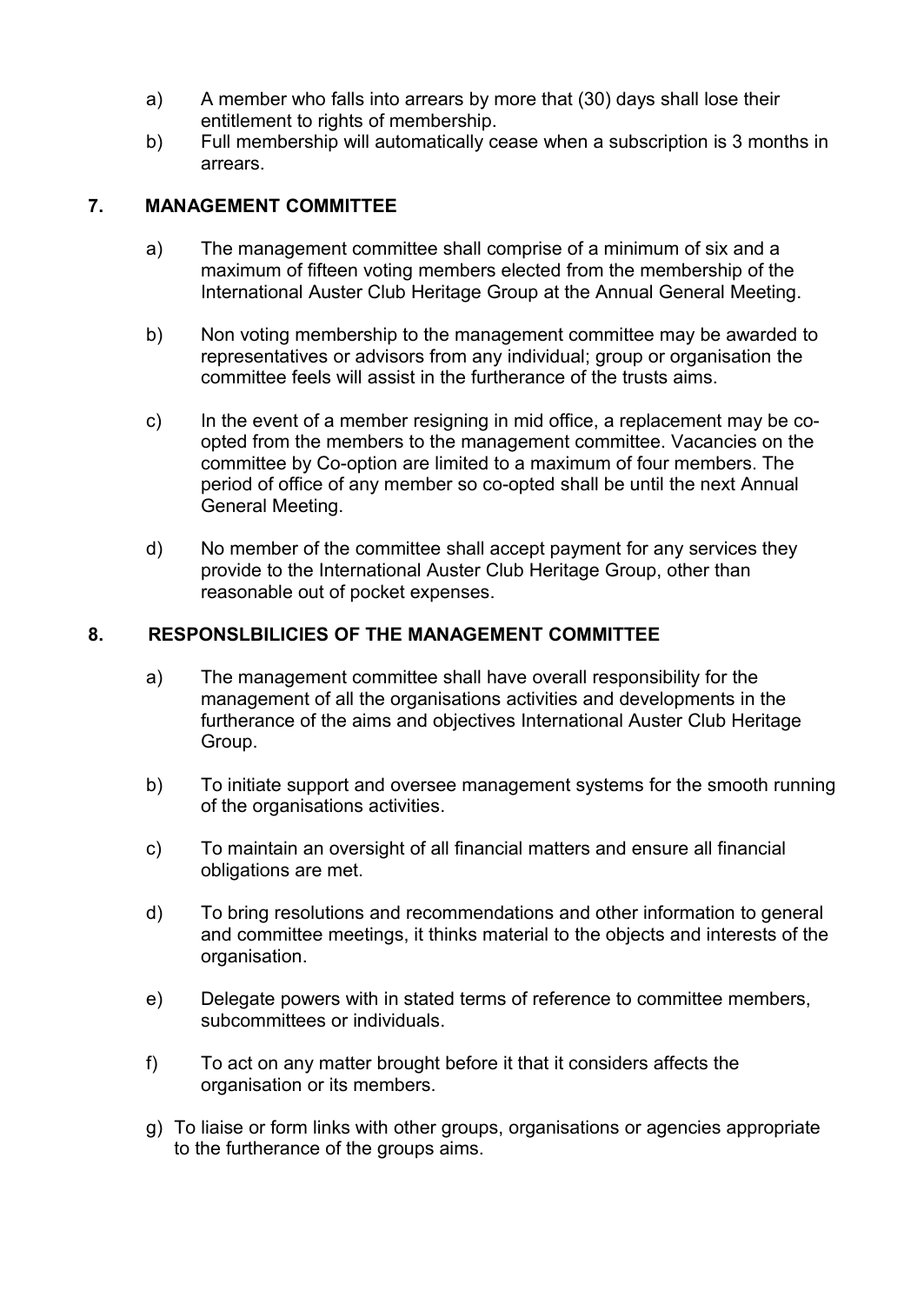#### **9. ANNUAL GENERAL MEETING (AGM)**

- a) The purposes of the A.G.M. are:
	- i) To elect members to the management committee.
	- ii) To accept officers annual reports.
	- iii) To set membership rates (if applicable).
	- iv) To elect auditors for the next financial year.
	- v) To discuss and vote on submitted resolutions.
	- vi) Summarise the years general performances.
	- vii) To set objectives for the next 12 months.
- b) The Group will hold an Annual General Meeting no less than (fifteen) months from the last A.G.M.

#### **10. EXTRAORDINARY GENERAL MEETING**

- a) A General Meeting other than the A.G.M. will be called an Extraordinary General Meeting.
- b) An Extraordinary General Meeting may be convened at any time by the Secretary, as instructed by the management committee, by a signed requisition by (four) of its members or two thirds of its number whichever is less.

#### **11. NOTICES FOR MEETINGS**

- a) Notices may be served on members either personally by letter, by telephone or by post to members registered address. Notices served by post will commence from the time of the post in which it was sent.
- b) Notice for a management committee meeting shall be (seven) days unless the Chairman should determine otherwise (in order to deal with matters of urgency) in which case three days notice shall be given.
- c) Notice of an A.G.M. or an Extraordinary General Meeting will be served to all members by no less than (fourteen) days.

#### **12. ELECTIONS**

- a) Nominations for election to the management committee must be made in writing and countersigned by the person nominated and must be submitted to the secretary not less than (seven) days before the A.G.M.
- b) If the number of nominations is smaller or equal to the number of vacancies on the management committee, then a simple vote to accept all nominees is all that is required. If the number of nominations is greater than vacancies, the election will be made by lot / ballot.
- c) Officers: The management committee shall appoint from its number at the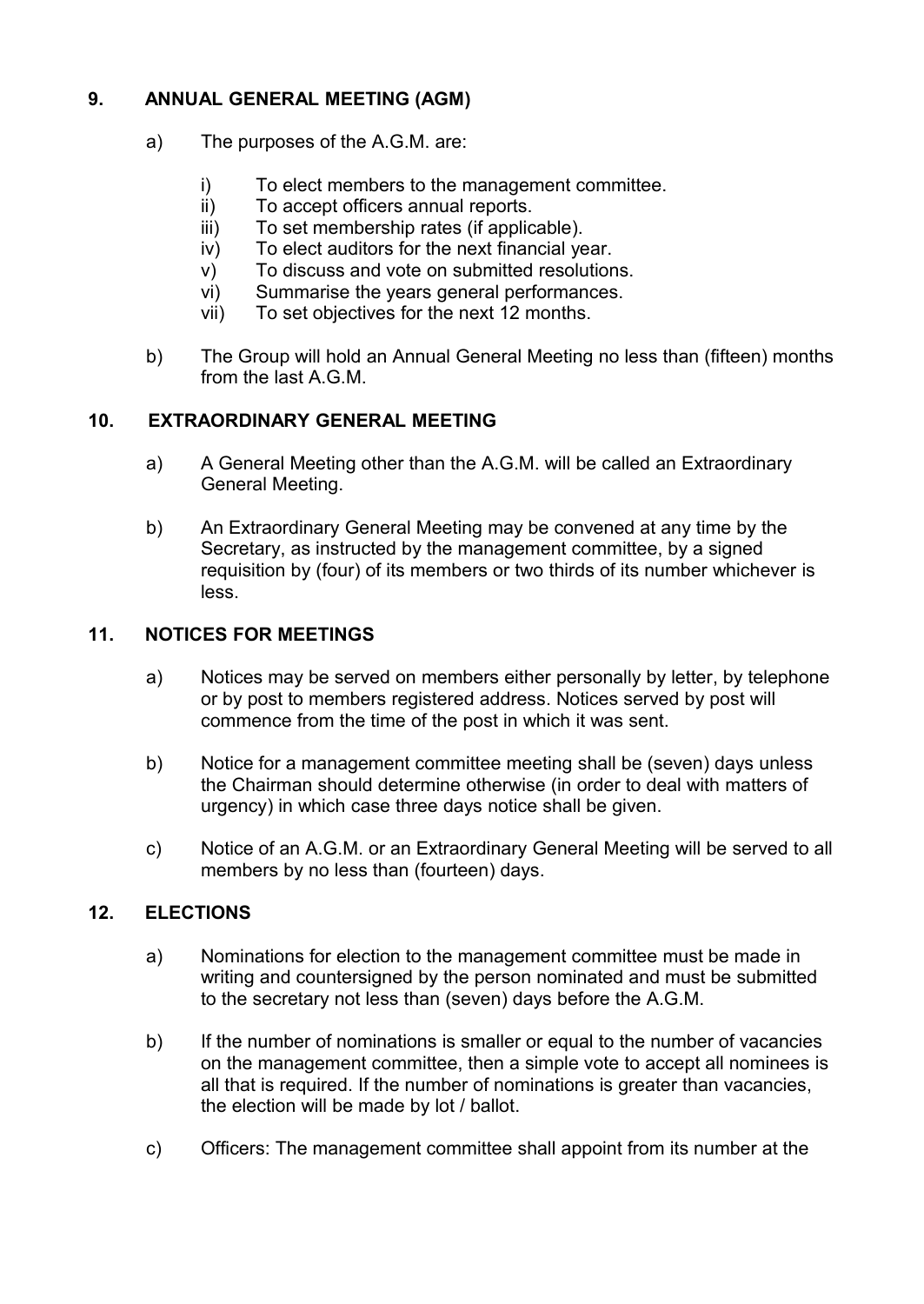first committee meeting after an A.G.M, a chairperson, a secretary and a treasurer. All existing officers will retire automatically from their positions at this time. Previous officers may offer themselves for re-appointment.

d) The management committee may appoint sub-committees for various tasks. Subcommittees must be chaired by an appointed member of the management committee and work within clear set of guidelines.

#### **13. RESOLUTIONS**

- a) A committee member may in their absence submit for consideration, resolutions in writing.
- b) Agenda items must be submitted to the Secretary (seven) days prior to the meeting at which they are to be discussed.
- c) Further resolutions may be raised verbally in 'any other business' with the consent of the management committee.
- d) All resolutions must be properly proposed and seconded.

#### **14. QUORUM**

- a) Quorum for a General Meeting will be six.
- b) Quorum for a management committee meeting will be four.
- c) If quorum is not reached at a meeting, the meeting will be cancelled or reconvened.
- d) If at a re-convened meeting, quorum has not been reached within half an hour of the commencement time, then those members present shall be quorum,

#### **15. MINUTES**

- a) The minutes must be kept of all group meetings including sub-committee meetings. All minutes will include the following information:
	- i) The title 'International Auster Club Heritage Group'
	- ii) Date
	- iii) Where held
	- iv) Those present and those for whom apologies received
	- v) Matters discussed
	- vi) Chairperson
	- vii) Resolutions presented, proposer, seconder, result of whether won or lost
	- viii) Time meeting commenced and ended
	- ix) Recommendations and persons to act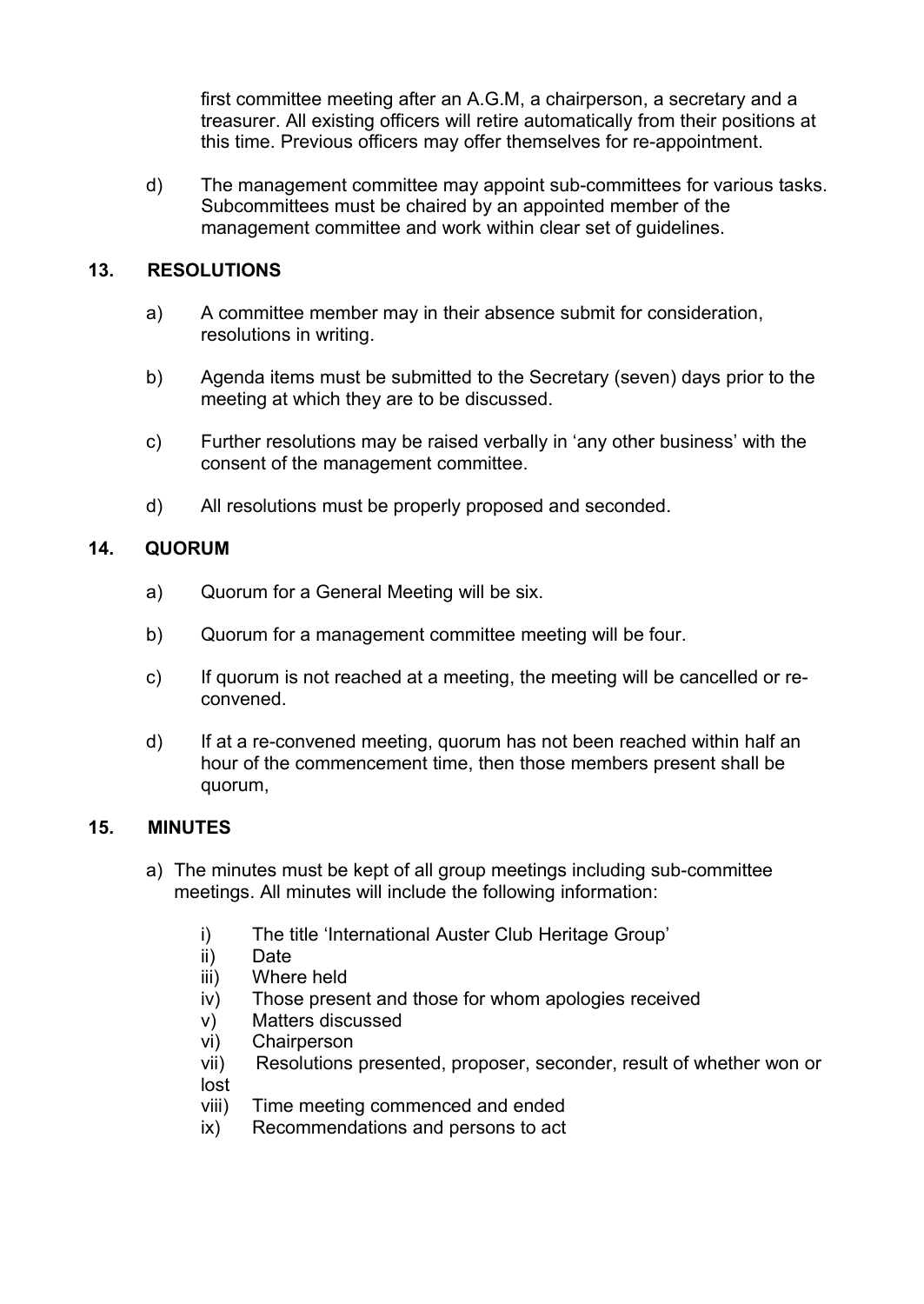b) Minutes must be agreed at the following meeting. A copy signed by the chair of that meeting must be held on file by the Secretary.

#### **16. EXPULSIONS**

The management committee may remove any person from a position of office and/or terminate membership of the International Auster Club Heritage Group at any time and for any reason it considers necessary.

#### **17. AMENDMENTS TO THE CONSTITUTION**

Amendments to the Constitution may only be made at a properly convened Annual General Meeting

Meeting or Extraordinary General Meeting, and must be passed by a two-thirds majority vote.

#### **18. DISSOLUTION**

- a) An Extraordinary General Meeting may be called to dissolve the International Auster Club Heritage Group.
- b) A majority of two thirds of the members is required to pass a resolution to dissolve the organisation.
- c) Upon dissolution any assets of the Group will be transferred to the International Auster Club.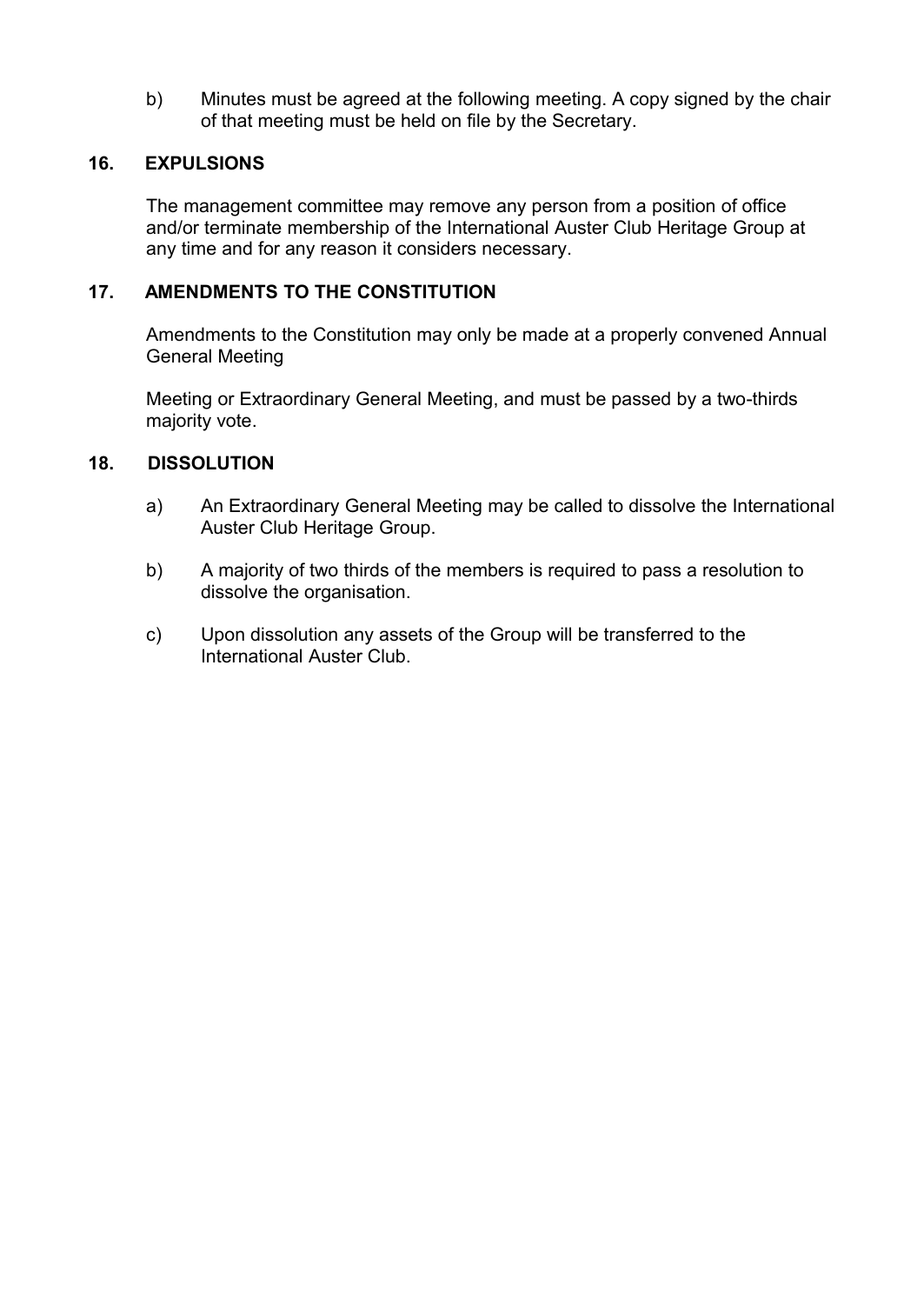#### **GUIDANCE ONLY - NOT INTEGRAL PART OF THE CONSTITUTION MANAGEMENT COMMITTEE OFFICERS**

#### **THE CHAIRPERSON**

- a) The Chairperson has the responsibility of directing the management committee through the agenda for a meeting to ensure;
	- i) balanced debate from the members of the committee;
	- ii) resolutions are properly taken;
	- iii) times set for debate arc used efficiently;
	- iv) the minutes for each meeting truly reflect the feelings and procedures of the meeting.
	- b) The Chairperson should attend all meetings of the committee. If the Chairperson is not present within 15 minutes of the meeting's commencement time, then the committee may elect one of their number to act as Chairperson.
	- c) The Chairperson may, with the consent of the committee, adjourn a meeting to another time or place.
	- d) If at a meeting a request is properly made for a resolution to be decided by poll, then it will be taken in the manner and at such time as the Chairperson directs.
	- e) If at any time an equality of votes is reached, then the Chair is granted a second and casting vote.
	- f) The Chair will sign agreed minutes of previous meetings.
	- g) The Chair will produce an annual written report and present it at the A.G.M.

#### **THE SECRETARY**

- a) Is responsible for matters relating to the legal documentation of the Club
- b) Will convene all meetings as directed by the management committee, or the members, as allowed for in the Constitution.
- c) Will be responsible for the administrative needs of General and Management committee meetings, including:
	- 1) the agenda;
	- ii) the minutes;
	- iii) other documents as may be required by the Committee.